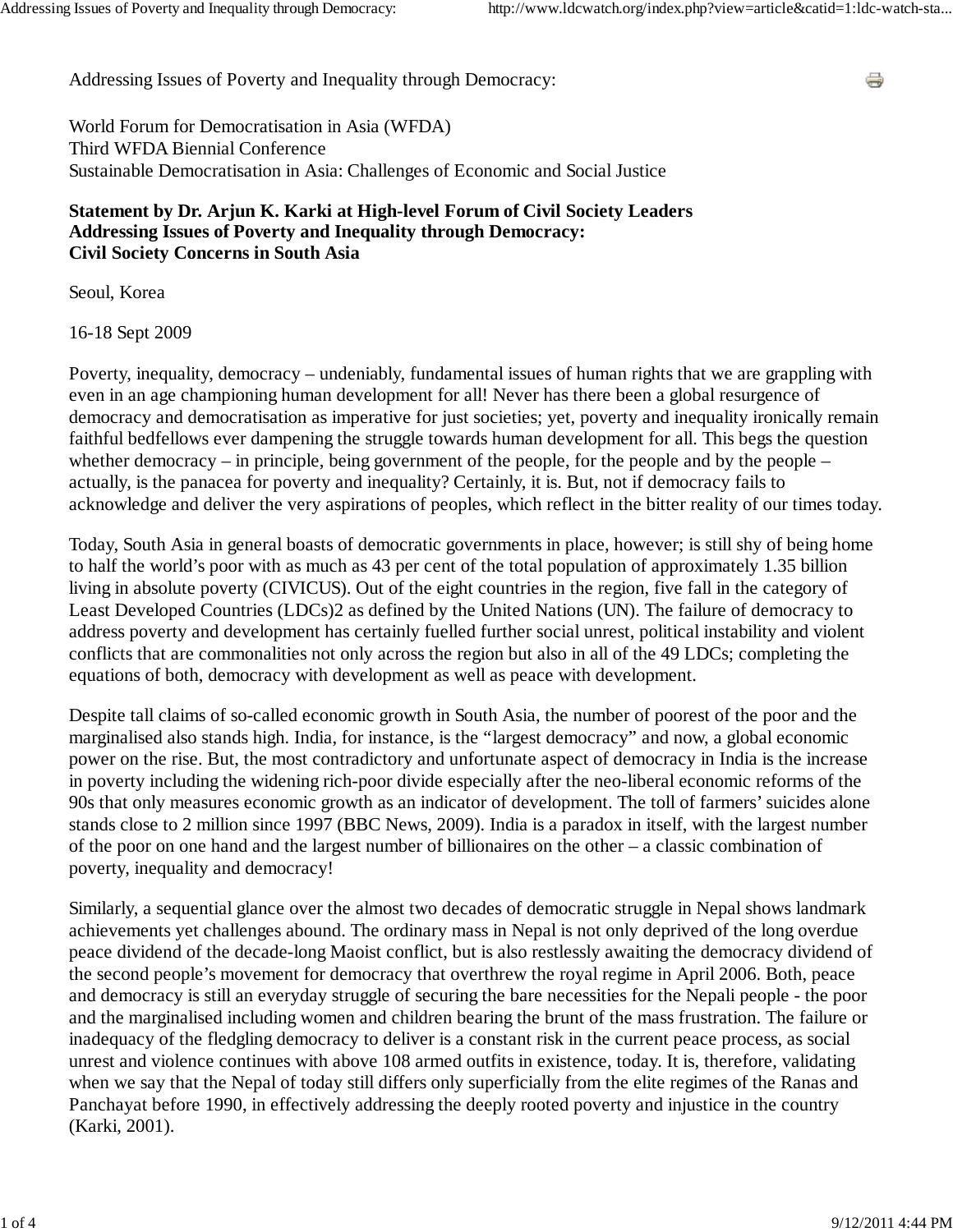The democratic exercise in other South Asian countries, particularly Pakistan, Bangladesh and Sri Lanka is also a poor show. The proportion of people living in abject poverty is more than 33 per cent in Pakistan; about 50 per cent Bangladeshis are under the "poverty line" despite several macro and micro economic policies put in place by the democratic state and in Sri Lanka, despite the reported healthy growth rate of economy, it failed to benefit the poor, leaving around 23 per cent people under the national poverty line (World Bank, 2009). Afghanistan is still in a stage of transition to democracy and poverty is a major issue having economic, social, political and cultural dimensions. More than half of Afghanistan's population lives in poverty and are food-insecure, which is about 18 million people from an estimated 30 million (SAAPE Poverty and Vulnerability Study, 2009).

Due to the diverse socio-cultural fabric of South Asia; poverty and inequality is rife along the lines of caste, class, gender, religion and ethnicity. The Dalits or the lowest caste groups, the working class, indigenous and tribal communities, religious and sexual minorities are the traditionally and systematically marginalised in the region. Needless to say, women who amount to at least half of the total population are the most vulnerable victims mainly due to still existing patriarchy and feudalism in Southasian societies. Primitive, it may sound, but even today, the birth of a girl child is not welcome in the region with modern technology being increasingly employed in female foeticide. Therefore, all such socio-cultural factors as well as the political economy needs to be borne in mind when we discuss, debate and strategise on poverty, inequality, democracy and development, especially in the South Asian context.

The traditional approach of defining and understanding poverty, in essence, overlooks its political dimension - that of equal opportunity. The poverty of equal opportunity to even basic necessities of life like food, water, housing, education, health, sanitation; to access productive resources; to planning and decisionmaking; makes poverty a human rights and democratic issue. Hence, merely an increase in income or in economic growth does not necessarily reflect a statistical reduction in poverty which is exactly the trend seen today in our economies. Politics, Power and Poverty are intrinsically linked and therefore, the problem of poverty can only be effectively tackled if we address the indispensable role of politics and power in creating and perpetuating poverty.

As mentioned previously, with democratic governments in place in all of the eight countries in the region, Southasia is a "democratic" region, in principle. However, the key question lies in analysing what sort of democracy is in practice that has miserably failed to uplift its people out of abject poverty and inequality. To start with, we witness democracy as basically "procedural democracy" in the region that is characterised by its sole focus on the electoral process. People are, thus, given the opportunity to elect their representatives every time period in the name of democracy. The transparency, accountability and autonomy of the Legislature, the Executive and the Judiciary are a far cry in the region. Corruption and criminalisation of politics are endemic, eroding the rule of law and thus, the very basis for good governance. Governance based on force and imposition of law and order without addressing the root causes of problems is bound to result in failure and will most likely continue to trigger social unrest and violent conflicts prevalent in the region. The alienation of the citizens from the state is on the increase resulting in democratic deficit, curtailment of freedom and the rise of populist politics (RRN, 2008).

The next key point of problem analysis is looking into the free market neo-liberal paradigm that our democratic governments are pursuing or in most cases, are forced to pursue in the name of development. Our national development plans are often dictated by the World Bank (WB) and the International Monetary Fund (IMF) by way of the highly controversial Poverty Reduction Strategy Papers (PRSPs) which further worsens the shrinking role of our states. The so-called development policies of these International Financial Institutions (IFIs) are absolutely market-oriented, solely measuring development by economic growth. The basic social sector in development plans like health, education, water, sanitation and even agriculture which is the mainstay of South Asian economies is ruthlessly undermined leading to major budget cuts in the social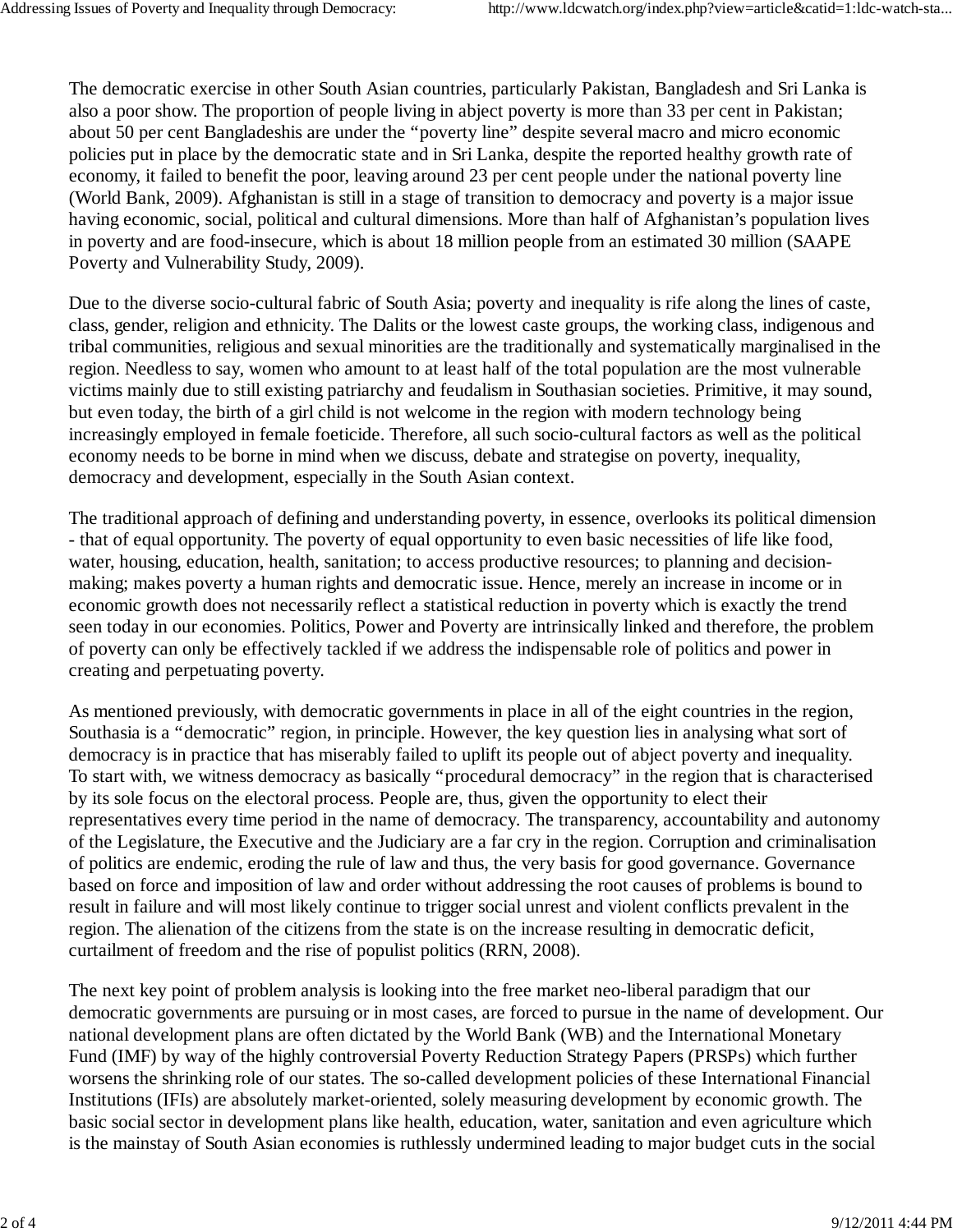## sector.

Neo-liberal economic policies that have fuelled corporate globalisation have destroyed many traditional occupations and means of livelihood in the region. Through jobless growth, and paths of post-industrial development, they have also rendered many people unemployed. They have seriously eroded the possibility to get employment for any new entrants to the labour market. The very same policies have led to land-grabbing of peasants for Special Economic Zones or other such corporate projects. These peasant communities too have been displaced and rendered destitute. Subsistence and survival activities in the rural as well as the urban areas have been destroyed. Large numbers of people are now driven out of the rural areas and agricultural activities. They flock to the cities in search of livelihood opportunities. This is partly the reason behind rapidly increasing urbanisation including urban poverty in all the countries of South Asia. Needless to say, that at the global level, the current economic crisis is a proven failure of the neo-liberal development paradigm.

The current aid politics, therefore, is contrary to the essence of democracy and thus, poverty eradication. It has bisected the world into one of creditors and debtors, with the former dominating the latter with their designs, prescriptions and policies and forcing them to debt slavery. The total South Asian debt to the World Bank alone amounts to a whopping USD 60.5 billion (World Bank, 2009). Disguised in the package of aid is the old colonial mentality, institutionalising an unequal hierarchy of patrons and clients expressed in the language of conditionality. Aid is thus used as the means by which governments impose economic policies which weaken the capacity of the people to claim their human rights. Local and democratic ownership should be at the heart of the Official Development Assistance (ODA) as promoted by the Paris Declaration and the Accra Agenda for Action (AAA) which states "ownership" as one of the five pillars of democracy. Locally owned processes are sensitive to the core issues of poverty eradication, sustainable development, human rights, gender justice and conflict sensitivity and more importantly, they promote people's participation and hold leadership accountable (RRN, 2008).

The other common trend in the region which is detrimental to democracy and poverty eradication is the rapid militarisation of states. The combined military expenditure of the region is estimated above USD 40 billion per annum, which is an increase by 41% compared to the military budget of 1999 (Stålenheim et al, 2009). Thus, the democratic states of South Asia are running high in the race of militarisation, which has forced vast majority of the people to live in poverty. With increased focus on narrow nationalism and national security, states are withdrawing the resources from the much required sectors of poverty reduction and humanitarian obligations.

To sum up, the existing democratic system of the region is largely deficient in responding to the issues of poverty. Therefore, the need of the hour is the promotion of a democracy that builds on the interest, choice and rights of people, especially of the poor, marginalised, oppressed and discriminated ones, and well founded at the grassroots. Democracy must be able to embrace the overarching principles of accountability transparency, rule of law and people's sovereignty.

In fact in South Asia, first and foremost, democratizing the mindset of political party leaders is the prime challenge, for we witness a crisis of political leadership – a leadership that rises above party politics and envisions effective nation-building as a true statesman. Unless and until, the leaders who steer the nation internalize democratic values, the struggle towards poverty eradication and development through democracy will remain incomplete. Next comes, making democracy work for one and all; else the failure of democracy to address such rampant poverty and inequality will remain a constant threat to its very existence!

…………………………… REFERENCES

BBC News (2009), Available online on 15 September 2009 http://news.bbc.co.uk/2/hi/south\_asia/7992327 CIVICUS, Available online on 15 September 2009